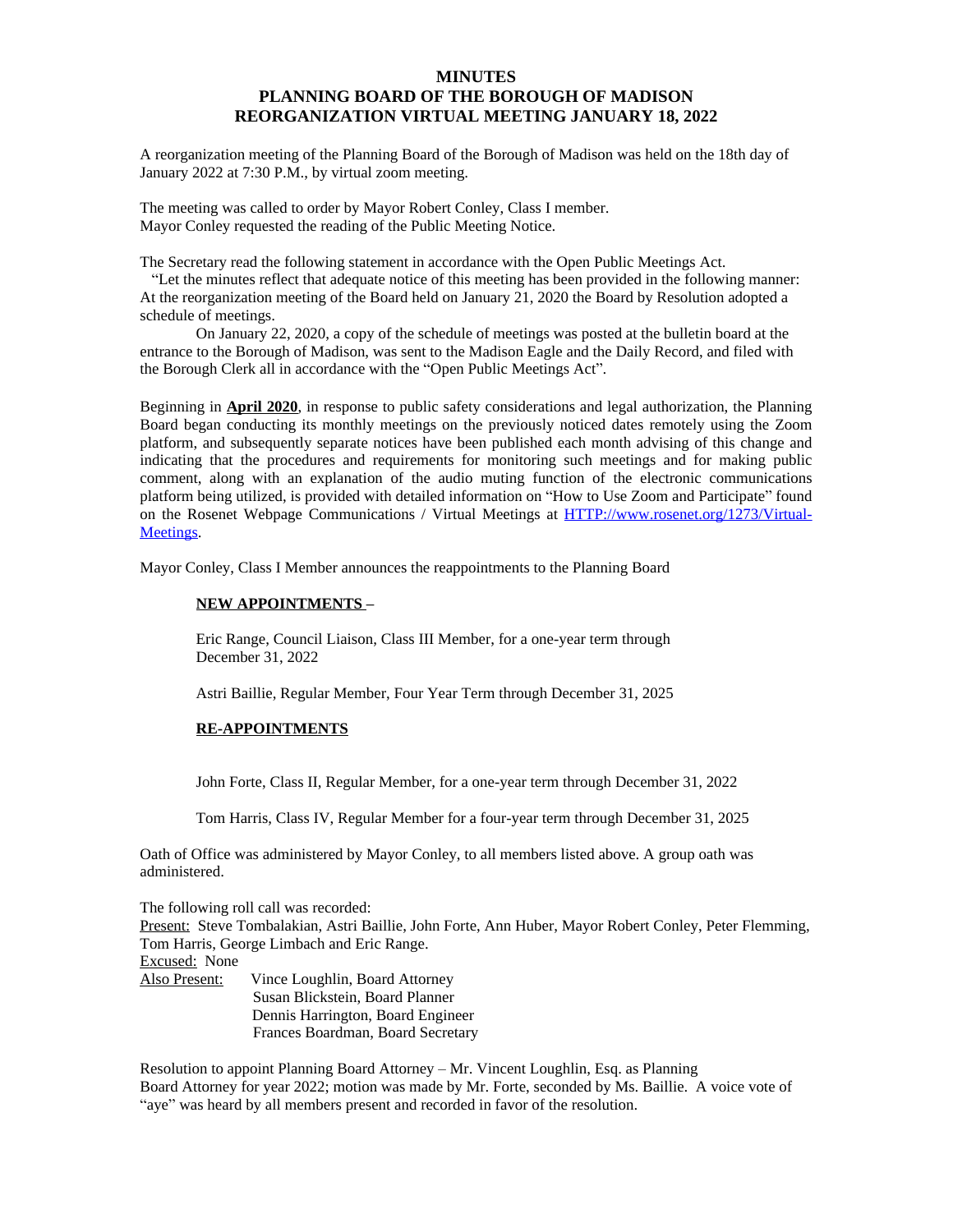Planning Board January 19, 2021

Resolution to publish the appointment of Vince Loughlin, Esq. as Planning Board Attorney without competitive bidding for year 2022; motion was made by Mr. Forte, seconded by Ms. Baillie. A voice vote of "aye" was heard by all members present and recorded in favor of the resolution.

Mr. Flemming nominated Mr. Tombalakian as Chairman of the Madison Planning Board for the year 2022; the nomination was seconded by Ms. Baillie. A voice vote of "aye" was heard by all members present and recorded in favor of the resolution.

At this time, the Mayor relinquished chair to Mr. Tombalakian.

A motion was made by Ms. Baillie to nominate Mr. Forte, as Vice Chair of the Madison Planning Board for the year 2022; the nomination was seconded by Mr. Flemming. A voice vote of "aye" was heard by all members present and recorded in favor of the resolution.

Resolution to appoint Frances Boardman, as Certified Administrative Official/Board Secretary to the Madison Planning Board for the year 2022; motion was made by Mr. Flemming seconded by Ms. Baillie. A voice vote of "aye" was heard by all members present and recorded in favor of the resolution.

Resolution to appoint Susan Blickstein, as Planning Consultant to the Madison Planning Board for the year 2022; motion was made by Ms. Baillie, seconded by Mr. Range. A voice vote of "aye" was heard by all members present and recorded in favor of the resolution.

Resolution to appoint Dennis Harrington as Planning Board Engineer to the Planning Board for the Year 2022; motion was made by Mr. Flemming, seconded by Ms. Baillie. A voice vote of "aye" was heard by all members present and recorded in favor of the resolution.

Resolution to publish the appointment of Susan Blickstein without competitive bidding for the year 2022; motion was made by Ms. Baillie, seconded by Mr. Flemming. A voice vote of "aye" was heard by all members present and recorded in favor of the resolution.

Resolution designating the Planning Board meeting date schedule for the year 2022; motion was made by Mayor Conley, seconded by Ms. Baillie. A voice vote of "aye" was heard by all members present and recorded in favor of the resolution.

Resolution designating the Planning Board site walk schedule for year 2022; motion was made by Mr. Flemming, seconded by Ms. Baillie. A voice vote of "aye" was heard by all members present and recorded in favor of the resolution.

Resolution regarding the notification of meetings of the Madison Planning Board for the year 2022; motion was made by Mr. Range, seconded by Mr. Forte. A voice vote of "aye" was heard by all members present and recorded in favor of the resolution.

Resolution for the continuation of Technical Coordinating Committee meetings for the year 2022; motion was made by Ms. Baillie, seconded by Mr. Flemming. A voice vote of "aye" was heard by all members present and recorded in favor of the resolution.

Resolution for adoption of the Planning Board By-Laws for the year 2022; motion was made by Mr. Forte seconded by Ms. Baillie. A voice vote of "aye" was heard by all members present and recorded in favor of the resolution.